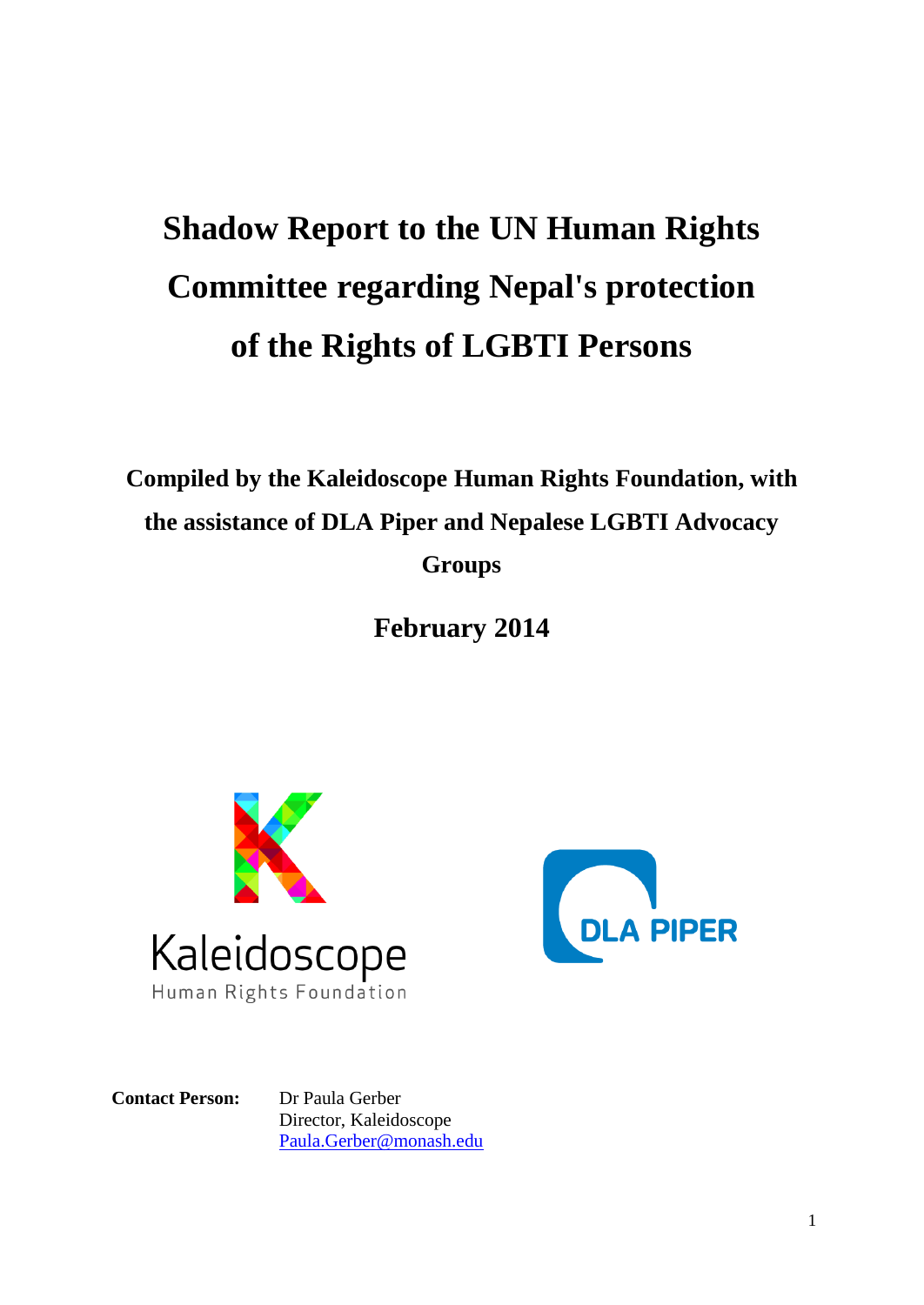# **TABLE OF CONTENTS**

| 2.             |                                                               |  |
|----------------|---------------------------------------------------------------|--|
| 3.             |                                                               |  |
|                |                                                               |  |
| 5 <sub>1</sub> |                                                               |  |
| 6.             | FAILURE TO COMBAT NEGATIVE ATTITUDES TOWARDS LGBTI PERSONS  6 |  |
| 7.             |                                                               |  |
| 8.             |                                                               |  |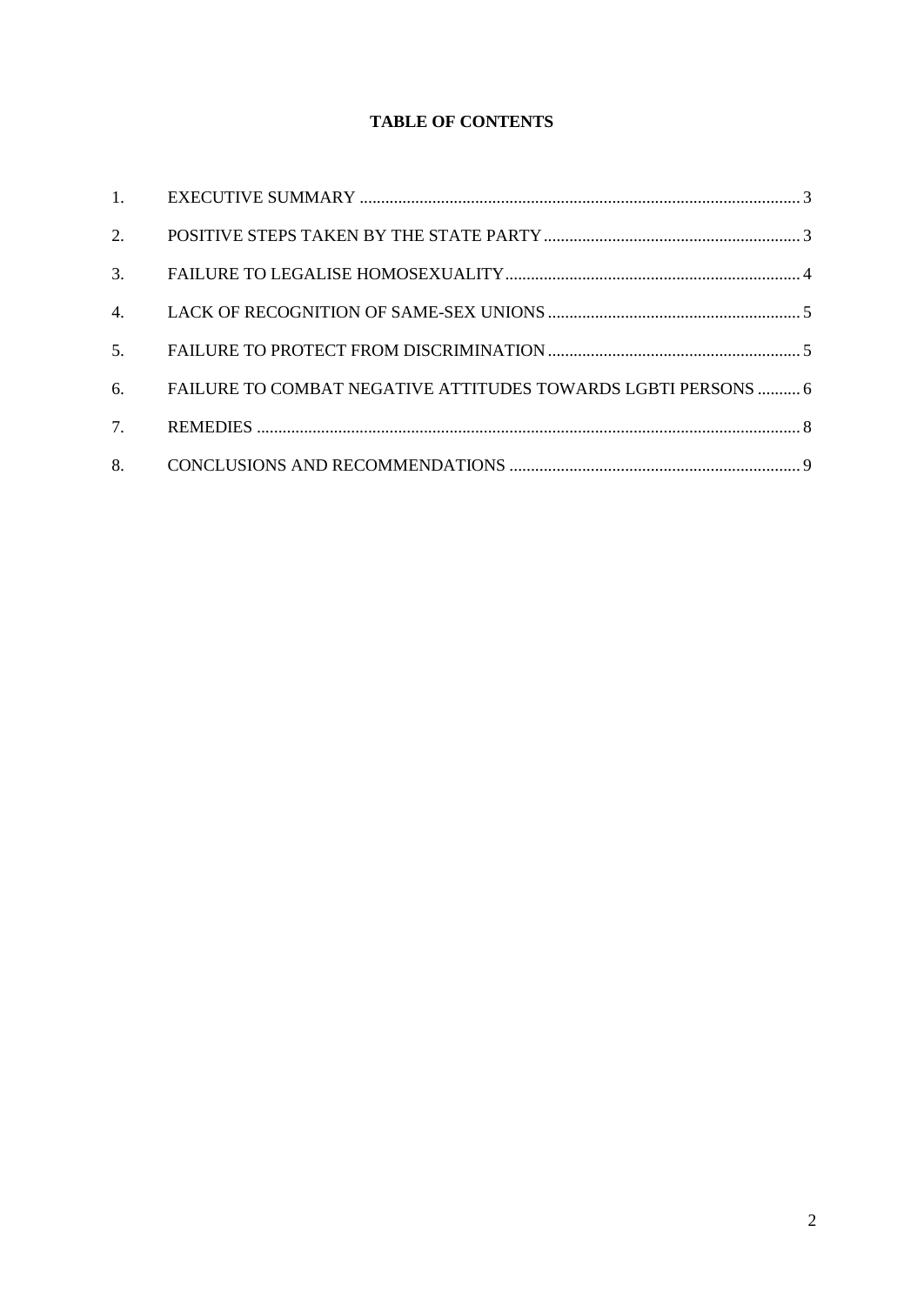### <span id="page-2-0"></span>**1. EXECUTIVE SUMMARY**

- 1.1 Kaleidoscope Human Rights Foundation is an NGO that works with local activists to protect and promote the rights of Lesbian, Gay, Bisexual, Transgendered and Intersex (**LGBTI**) persons in the Asia Pacific region. Kaleidoscope has prepared this report, with the assistance of members of the Nepalese LGBTI community, to inform the UN Human Rights Committee of areas where Nepal is failing to comply with its obligations under the ICCPR to respect the human rights of LGBTI individuals.
- 1.2 Whilst Nepal should be commended for the pro-active steps it has taken to better protect the rights of LGBTI persons, there are still further work required, including:
	- 1.2.1 enacting of anti-discrimination laws that protect LGBTI persons;
	- 1.2.2 addressing the continual harassment of LGBTI persons through discriminatory application of general criminal laws, such as the *Public Offences Act*;
	- 1.2.3 ensuring that proposals to criminalise homosexual activity and same-sex relationships do not proceed; and
	- 1.2.4 taking positive steps to counter stigma, stereotypes, prejudice and violence against LGBTI persons.

Failing to address these matters is a violation of Articles 2, 6, 7, 14, 17 and 26 of the ICCPR. However, this submission primarily focuses on Articles 2 and 26 (non-discrimination) and Article 17 (privacy).

1.3 We urge the Committee to include in its Concluding Observations, recommendations that Nepal repeal all discriminatory legislation, recognise same-sex unions, enact antidiscrimination legislation and take positive steps to counter prejudice, vilification and stigma directed at LGBTI persons.

# <span id="page-2-1"></span>**2. POSITIVE STEPS TAKEN BY THE STATE PARTY**

- 2.1 The Nepalese Government is to be commended for its pro-active stance regarding sexual orientation and gender equality and its attempts to ensure LGBTI rights are protected under Nepalese law, in accordance with Nepal's obligations under the ICCPR.
- 2.2 Following the signing of the Comprehensive Peace Accord in 2006, Nepal has increasingly sought to be at the forefront of ensuring equality for all minorities including on the basis of sexual orientation.
- 2.3 The initial step taken by Nepal to recognise equality for LGBTI persons occurred in December 2007, when the Supreme Court of Nepal, in *Pant v Nepal*, 1 declared:

full, fundamental human rights for all sexual and gender minorities lesbian, gay, bisexual, transgender and intersex (LGBTI) persons.

1

 $<sup>1</sup>$  Writ No. 917 of the Year 2064 BS (2007 AD).</sup>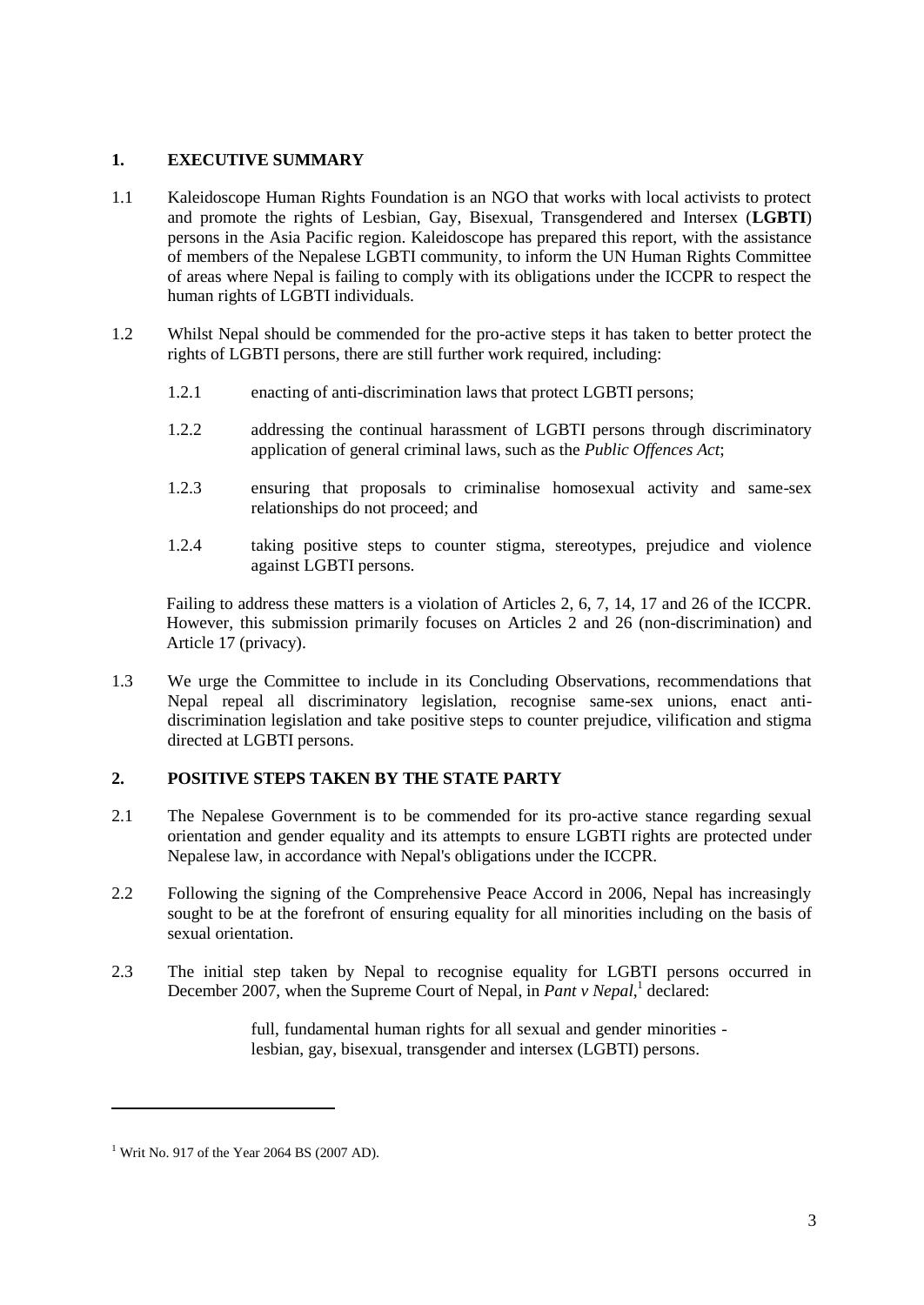- 2.4 In that case, the Court ordered the government to repeal all discriminatory laws. The Court also legally established a third gender category: 'other' for the purposes of legal recognition. The creation of a third legal gender or sex was at the behest of transgender individuals who wished to have a third identity option.<sup>2</sup>
- 2.5 The Court also issued a directive to the Government of Nepal to form a seven member committee to study same-sex marriages locally and internationally, with the view of making recommendations for same-sex marriage laws in Nepal.<sup>3</sup> Issues regarding the implementation of this scheme are addressed further below.
- 2.6 Following this recognition of a third gender and the protection of LGBTI persons by the Supreme Court of Nepal, the Nepalese Parliament introduced the right to equality in the interim constitution (although only before the law and without specific reference to LGBTI persons) and gradually began recognising a third gender on legal documents. The third gender encompassed all persons who wished to identify as a third gender, be it transgender persons, same-sex attracted persons or intersex persons. In this regard, Nepal can be regarded as a progressive state.

# <span id="page-3-0"></span>**3. FAILURE TO LEGALISE HOMOSEXUALITY**

- 3.1 In the landmark case of *Toonen v Australia*, this Committee held that criminalisation of homosexuality breached the ICCPR and recommended that such discriminatory criminal laws be repealed.
- 3.2 Although the Supreme Court of Nepal has requested that Parliament enact legislation regarding same-sex marriage and ensure that same-sex conduct is not criminalised,<sup>4</sup> political indecision has hampered this process. While there is no specific law criminalising homosexual activity, there are reports that Police utilise more generic laws such as the *Public Offences Act* to harass individuals, (discussed further below). We also understand that there is a proposal to replace the current civil and criminal laws (*Muluki Ain*) and that potentially, homosexual activity and same-sex relationships will be criminalised under these new laws.
- 3.3 The failure to legally recognise all consenting sex between adults, regardless of gender, also affects the protection people can obtain under sexual assault laws.<sup>5</sup> The current sexual assault laws only cover non-consensual sexual intercourse where the perpetrator is male and the victim/survivor is female. As such, sexual assault of a man or a third gender person is not considered to be rape, but is treated as a lesser offence.
- 3.4 The Committee should therefore **recommend** that Nepal amend its criminal law to explicitly legalise sexual activity between consenting adults, regardless of sex or gender, and ensure sexual assault laws protect *all* victims of non-consensual sexual activity.
- 3.5 The Committee should also **recommend** that Nepal review the proposed new civil and criminal codes to remove any provisions that may discriminate against LGBTI persons or criminalise homosexual activity.

<sup>&</sup>lt;sup>2</sup> Michael Bochenek and Kyle Knight 'Establishing a third gender category in Nepal: process and prognosis' (2012) 26 *Emory International Law Review* 12.

<sup>3</sup> See, *Pant v Nepal* translated in *NJA Law Journal* 2008 at page 286.

<sup>4</sup> See, *Pant v Nepal* translated in *NJA Law Journal* 2008 at page 276.

<sup>5</sup> *Muluki Ain Chapter 14.*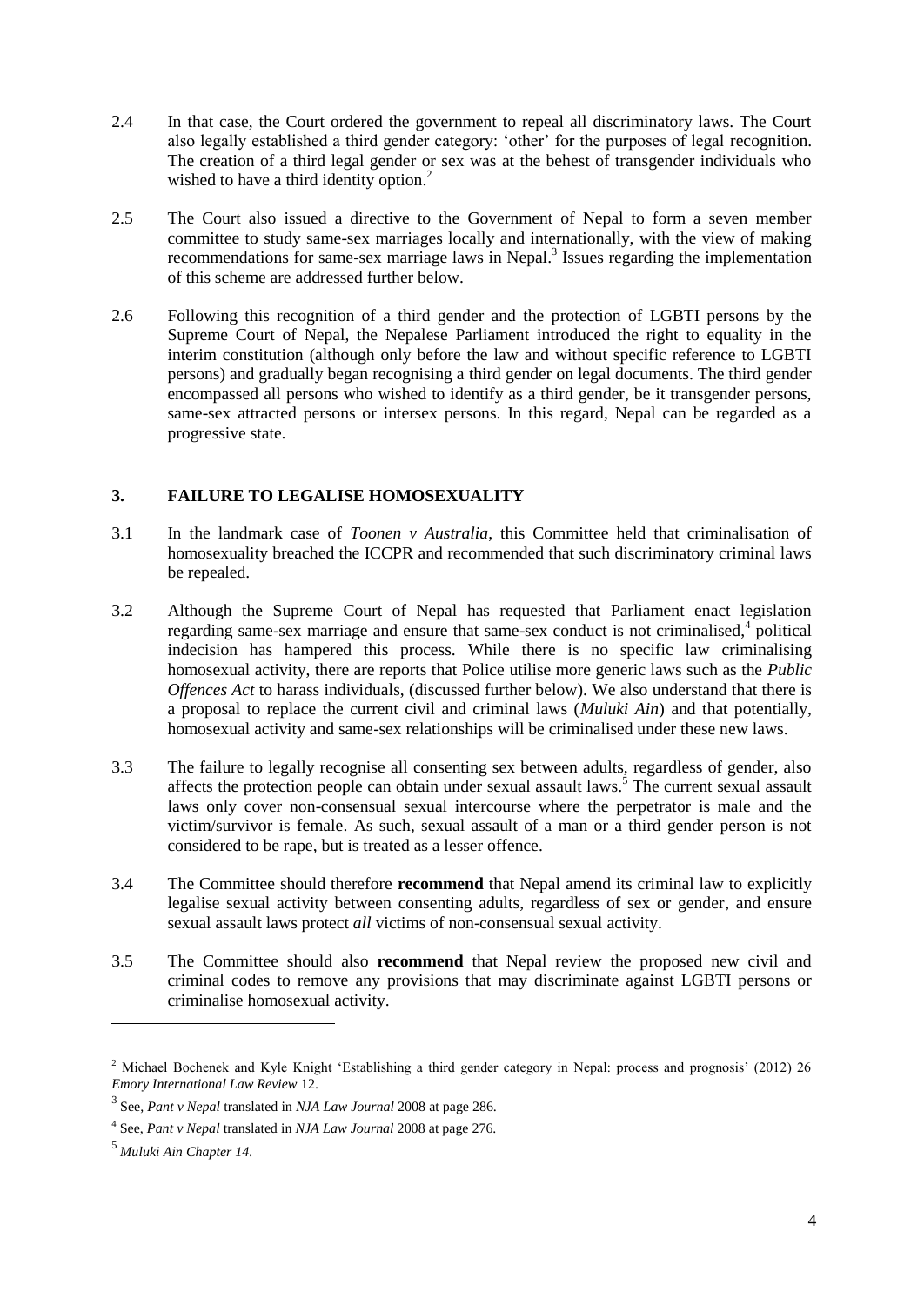#### <span id="page-4-0"></span>**4. LACK OF RECOGNITION OF SAME-SEX UNIONS**

- 4.1 Same-sex marriage and protection for sexual minorities were to be included in the new Nepalese Constitution, required to be completed by 31 May 2012. However, as Parliament was unable to agree on the constitution, this has not occurred. The result is that Nepal has no form of legal recognition of same-sex relationships.
- 4.2 According to the Supreme Court decision in *Pant v Nepal,* the Government of Nepal was ordered to form a committee to study same-sex marriage issues both locally and abroad with the view of recommending same-sex marriage legislation in Nepal. Anecdotal evidence indicates that the committee completed its task a few years ago, however the Chairmen of the Committee is refusing to sign, or provide the Government with, the committee's findings.
- 4.3 As such, individuals who are same-sex attracted risk being discriminated against on the basis of marital status and sexuality, in violation of Articles 2(1) and 26, particularly in regards to the following:
	- 4.3.1 adoption of children by same-sex couples; and
	- 4.3.2 access to IVF for lesbian couples.
- 4.4 Regardless of the underlying cause of the non-recognition of same-sex marriage in Nepal, this is an issue that needs to be addressed. It is encouraging that Nepal has progressed to the point of discussing such matters in a relatively short timeframe, and that there appears to be political willingness to address this issue.
- 4.5 We urge the Committee to include in its Concluding Observations, a **recommendation** that Parliament enact legislation permitting same-sex marriage or civil unions, pending the formulation of a new constitutional framework.

# <span id="page-4-1"></span>**5. FAILURE TO PROTECT FROM DISCRIMINATION**

- 5.1 Under Articles 2(1) and 26, Nepal has an obligation to provide effective legal protection against discrimination to LGBTI persons. While the Interim Constitution guaranteed equality before the law without discrimination on the basis of sex, it does not protect against discrimination in other areas of life, nor does it specifically mention LGBTI persons. As it currently stands, there is no legal protection from discrimination for LGBTI persons. Nepal also lacks any hate crime or anti-discrimination legislation to protect sexual and gender minorities from discrimination. We understand that the Ministry of Women, Children and Social Welfare have audited the existing laws and provided a proposal to amend discriminatory laws, but the government is yet to implement the proposal.
- 5.2 Nepal's failure to enact legislation against discrimination has meant that providers of goods and services, such as transport and health,<sup>6</sup> are able to discriminate on the basis of a person's sexual orientation or gender identity with impunity. Indeed, LGBTI persons are often

<sup>6</sup> Blue Diamond Society, *'The Violations of the Rights of Lesbian, Gay, Bisexual, Transgender, and Intersex Persons in Nepal'* (2013) [http://www2.ohchr.org/english/bodies/hrc/docs/ngos/GlobalInitiativeForSexualityAndHumanRights\\_Nepal108.pdf.](http://www2.ohchr.org/english/bodies/hrc/docs/ngos/GlobalInitiativeForSexualityAndHumanRights_Nepal108.pdf)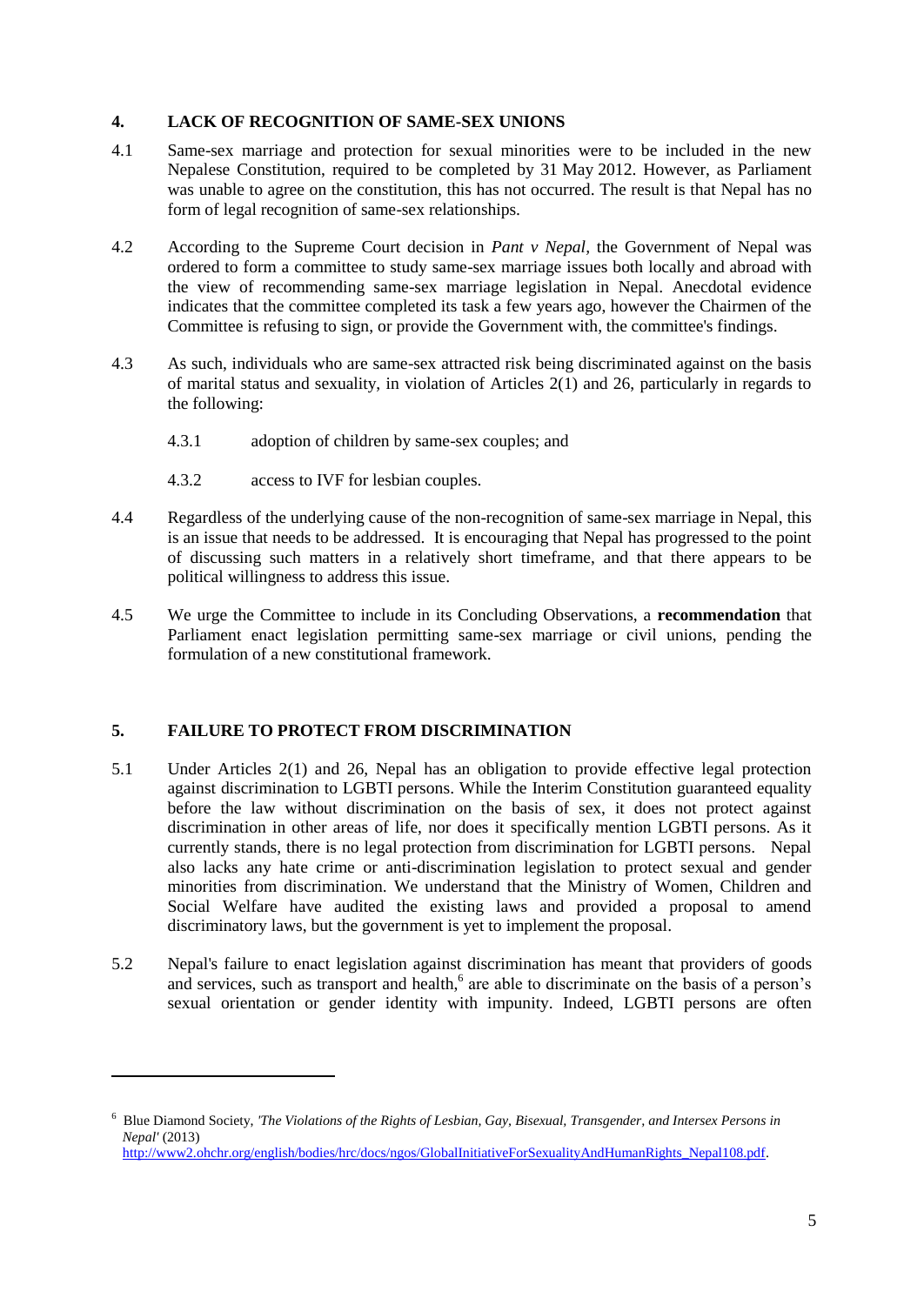discriminated against in the provision of health care services.<sup>7</sup> A report submitted by the Blue Diamond Society, an LGBTI NGO in Nepal, details how the widespread belief that an LGBTI person is a sex-worker and/or is HIV positive often leads to that person being denied access to public health care facilities.<sup>8</sup> Additionally, fear of discrimination has prevented LGBTI persons from seeking medical treatment when needed.

- 5.3 Many LGBTI persons have found it difficult to gain employment. This has resulted in transgendered, or third gendered persons engaging in work in the sex industry, the only form of paid work available to them. Not only does discrimination create an underclass of LGBTI persons, but it also has the potential to increase sexual health and other related risks, including HIV.
- 5.4 Furthermore, such employment has the potential to perpetuate stereotypes regarding LGBTI persons amongst the broader community (discussed in further detail below). As these discriminatory attitudes become more entrenched, it becomes increasingly difficult for LGBTI persons to find and undertake suitable employment.
- 5.5 We urge the Committee to include in its Concluding Observations, a **recommendation** that Nepal enact comprehensive anti-discrimination legislation that prohibits discrimination on the basis of sexual orientation and gender identity, including intersex, so as to protect the human rights of LGBTI persons, particularly in the areas of employment, education, political activities, and the provision of accommodation, goods and services.

#### <span id="page-5-0"></span>**6. FAILURE TO COMBAT NEGATIVE ATTITUDES TOWARDS LGBTI PERSONS**

- 6.1 In addition to enacting anti-discrimination legislation to protect the rights of LGBTI persons in Nepal, the Government has an obligation to take positive steps, including through awareness raising campaigns, education and training, to ensure the positive enjoyment of rights by LGBTI persons. This should include tackling harmful stereotypical perceptions of LGBTI persons.<sup>9</sup>
- 6.2 Anecdotal evidence supplied by individuals and NGOs, including the Blue Diamond Society, suggests that LGBTI persons continue to be subject to discrimination and harassment. The enactment of anti-discrimination legislation is not enough to combat negative stereotypes.
- 6.3 Of particular concern is evidence of violence towards LGBTI persons in Nepal. LGBTI persons in Nepal have received an increased number of threatening text messages and phone calls, have been kidnapped and beaten, and followed by people wearing masks.<sup>10</sup> Authorities have done very little to protect LGBTI people from harm. According to Human Rights Watch, when members of the Blue Diamond Society received threatening phone calls and were continually harassed, the Government launched an investigation into the organisation for

 $^7$  The right to health is recognised in Article 12(1) of the International Covenant on Economic, Social and Cultural Rights (ICESCR) which was ratified by Nepal in 1991.

<sup>8</sup> Blue Diamond Society, *'The Violations of the Rights of Lesbian, Gay, Bisexual, Transgender, and Intersex Persons in Nepal'* (2013)

[http://www2.ohchr.org/english/bodies/hrc/docs/ngos/GlobalInitiativeForSexualityAndHumanRights\\_Nepal108.pdf](http://www2.ohchr.org/english/bodies/hrc/docs/ngos/GlobalInitiativeForSexualityAndHumanRights_Nepal108.pdf) . <sup>9</sup> UN Human Rights Committee General Comment 4 at [2].

<sup>10</sup> LGBT Tensions Rise in Nepal, *One Equal World* ( 10 April 2013) [http://www.oneequalworld.com/2013/04/10/lgbt](http://www.oneequalworld.com/2013/04/10/lgbt-tensions-rise-nepal/)[tensions-rise-nepal/.](http://www.oneequalworld.com/2013/04/10/lgbt-tensions-rise-nepal/)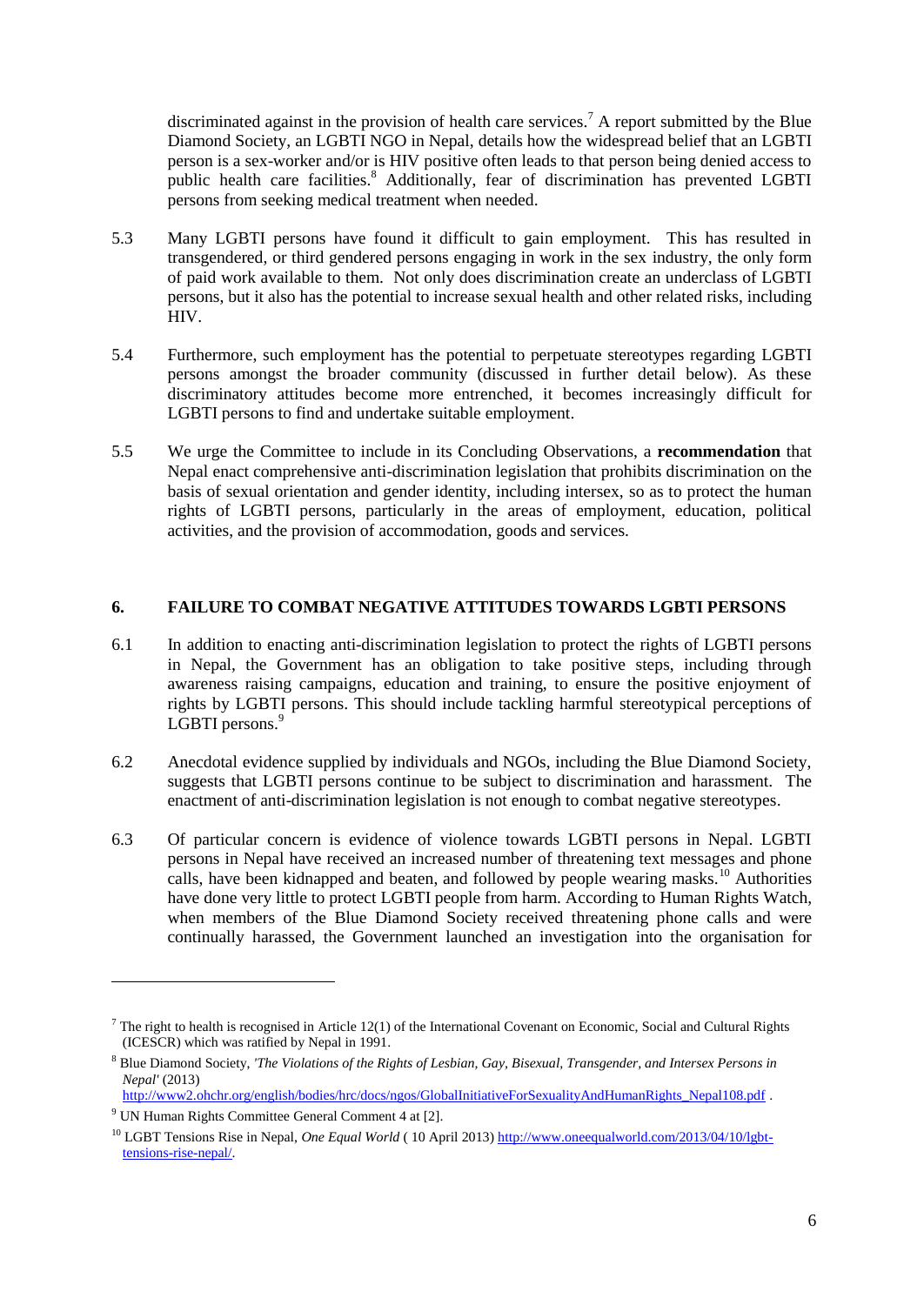alleged corruption, delaying their license renewal process, freezing accounts and halting health and human rights work.<sup>11</sup>

- 6.4 Further, there are reports that some of the harassment and violence is perpetrated by Nepalese law enforcement officers. The *Public Offences Act 1970* (POA) confers broad powers on law enforcement offices, as the Act fails to define what constitutes a public offence.<sup>12</sup> Navi Pillay, the High Commissioner for Human Rights, in a letter to the Nepalese Minister for Foreign Affairs dated 2 April 2013, voiced concerns regarding allegations that approximately 50 LGBTI activists had been detained by the police under the POA. The detainees had complained of 'verbal abuse, severe beatings and indiscriminate body searches'.<sup>13</sup>
- 6.5 Shortly after the High Commissioner's letter, and following further reports that the POA was being misused to arrest men with long hair, the Supreme Court ordered that law enforcement officials cease harassing and arresting individuals on the grounds of their 'personal interest or appearance', reaffirming a LGBTI individual's right to privacy and security.<sup>14</sup> However, this ruling does not repeal or re-define the POA, but merely asks law enforcement officials to discontinue misusing the POA to unfairly target, arbitrarily arrest and detain LGBTI persons.
- 6.6 We urge the Committee to include in its Concluding Observations, a **recommendation** that the Nepalese legislature re-draft the POA to define public nuisance more narrowly, so that this legislation cannot be used to legitimise targeting individuals on the basis of their sexual orientation, gender identity or appearance.
- 6.7 A lack of awareness and education can also have a direct impact on the right to privacy, particularly for persons who identify as a third gender. As stated above, Nepal must be commended for creating a third gender for intersex and transgender persons. In order to implement such a third gender, the Nepalese Government needs to provide identification cards for such persons. Such national identification cards are required in Nepal for many everyday activities, such as opening bank accounts, applying for a job or acquiring a passport and voting. Unfortunately, anecdotal evidence suggests that the vast majority of people looking to be recognised as third gendered have been unable to obtain their identification card in their gender. In fact, the Blue Diamond Society has estimated that only three out of a potential 200,000 transgendered Nepalese (Nepal has a population of approximately 23 million) have been able to change their identification card to reflect a third gender. Although identification cards providing for a third gender have been issued to some third gender persons, third gender individuals have been subjected to unlawful searches or have had to undress in an effort to verify their identity.<sup>15</sup> Individuals have been asked to produce unnecessary documentation, such as medical proof that the person is of a third gender, proof that is difficult, if not impossible to obtain. Forcing an individual to reveal their sex in this manner impinges upon their right to privacy.

1

<sup>&</sup>lt;sup>11</sup> Human Rights Watch *World Report 2014* available a[t http://www.hrw.org/sites/default/files/wr2014\\_web\\_0.pdf](http://www.hrw.org/sites/default/files/wr2014_web_0.pdf) p358.

<sup>12</sup> Blue Diamond Society, *'The Violations of the Rights of Lesbian, Gay, Bisexual, Transgender, and Intersex Persons in Nepal'* (2013)

[http://www2.ohchr.org/english/bodies/hrc/docs/ngos/GlobalInitiativeForSexualityAndHumanRights\\_Nepal108.pdf.](http://www2.ohchr.org/english/bodies/hrc/docs/ngos/GlobalInitiativeForSexualityAndHumanRights_Nepal108.pdf)  $13$  Ibid.

<sup>14</sup> SC Verdict lifts Taboo on Long Hair, Ear Jewellery, *The Himalayan*, (8 April 2013), [http://www.thehimalayantimes.com/fullNews.php?headline=SC+verdict+lifts+taboo+on+long+hair%26sbquo%3B+ear+je](http://www.thehimalayantimes.com/fullNews.php?headline=SC+verdict+lifts+taboo+on+long+hair%26sbquo%3B+ear+jewellery&NewsID=372083) [wellery&NewsID=372083.](http://www.thehimalayantimes.com/fullNews.php?headline=SC+verdict+lifts+taboo+on+long+hair%26sbquo%3B+ear+jewellery&NewsID=372083)

<sup>15</sup> International Gay and Lesbian Human Rights Commission, *Nepal Supreme Court Case on Relief for Sexual and Gender Minorities: Observers' Report*, (December 2007[\) http://iglhrc.org/sites/default/files/111-1.pdf.](http://iglhrc.org/sites/default/files/111-1.pdf)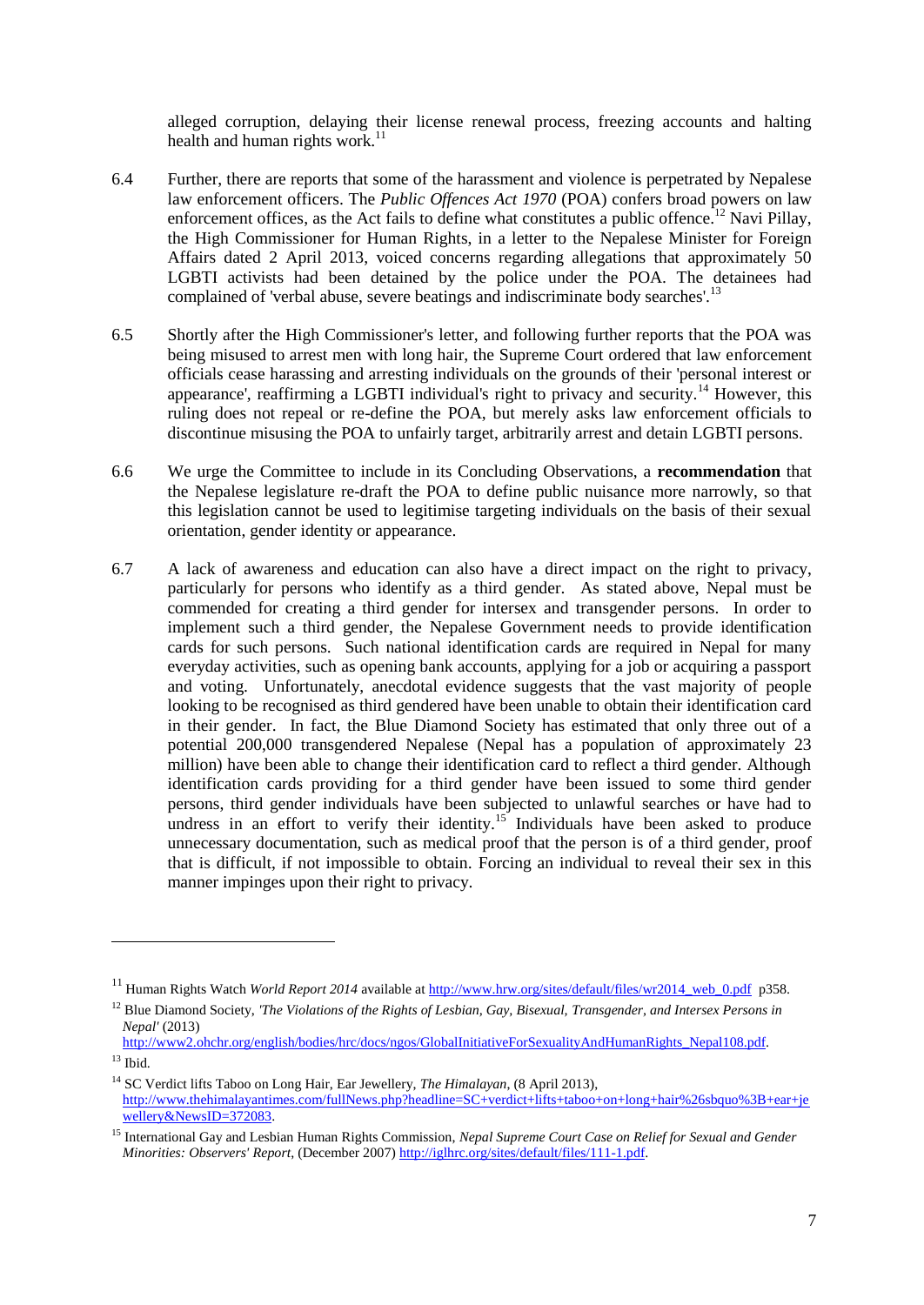6.8 The disparity between the legal framework and social attitudes towards sexual minorities in Nepal can be attributed to the broader cultural environment and lack of understanding regarding LGBTI issues. Whilst there has been significant progress on these issues, Ruben Del Prado, the Nepalese Country Director of UNAIDS, has noted that:

> *I think there's a bit of a lag between what has been accomplished at upstream level and society's readiness to accept sexual minorities. I am very concerned about the way officials deal with sexual minorities.*

- 6.9 The urbanisation and modernisation of Nepal, particularly in Kathmandu, has promoted the rights of sexual minorities, and a burgeoning middle class is making it easier for individuals to express their own sexual identity. However, there is still much to be done to change attitudes across the entire Nepalese culture.
- 6.10 We urge the Committee to include in its Concluding Observations, a **recommendation** that the Government take steps, including awareness raising campaigns, to combat the social stigmatisation of, and violence against, LGBTI persons.

# <span id="page-7-0"></span>**7. REMEDIES**

- 7.1 Under the ICCPR, Nepal is obliged to provide an effective remedy for violations of human rights.
- 7.2 Nepal is endeavouring to protect the rights of LGBTI persons and provide a remedy when their human rights have been violated. To this end, Nepal has established the National Human Rights Commission which is responsible for conducting investigations, monitoring agencies and hearing complaints relating to violations of human rights. Either the victim or support person of the victim may make a complaint to the Human Rights Commission, however such a complaint must be lodged within six months after the violation took place. Once a complaint is received the Commission investigates the complaint and issues a report detailing its findings. The Commission has broad powers to refer the matter to a court, award compensation, make an order requiring the violation to stop, or conduct conciliation.
- 7.3 The National Human Rights Commission has been active in investigating and responding to complaints made by LGBTI persons. As at October 2012, the Commission had received seven complaints relating to LGBTI rights. The complaints concerned allegations of discrimination, torture, inhumane and degrading treatment, illegal detention, infringement upon the right to freedom of association, and rights related to citizenship and identification.<sup>16</sup>
- 7.4 However, without anti-discrimination laws that protect LGBTI persons, and with men still subject to arrest for consensual, same-sex sexual conduct, persecution and discrimination can continue. There is a need for law reform as well as cultural change to ensure law enforcement officials can investigate and prosecute vilification and harassment of LGBTI persons.

<sup>16</sup> National Human Rights Commission of Nepal, '*Report to the regional national human rights institutions project on inclusion, the right to health and sexual orientation and gender identity'* [http://www.aidsdatahub.org/sites/default/files/publication/rbap-hhd-2013-nhri-project-on-right-to-health-sogi-nepal.pdf.](http://www.aidsdatahub.org/sites/default/files/publication/rbap-hhd-2013-nhri-project-on-right-to-health-sogi-nepal.pdf)